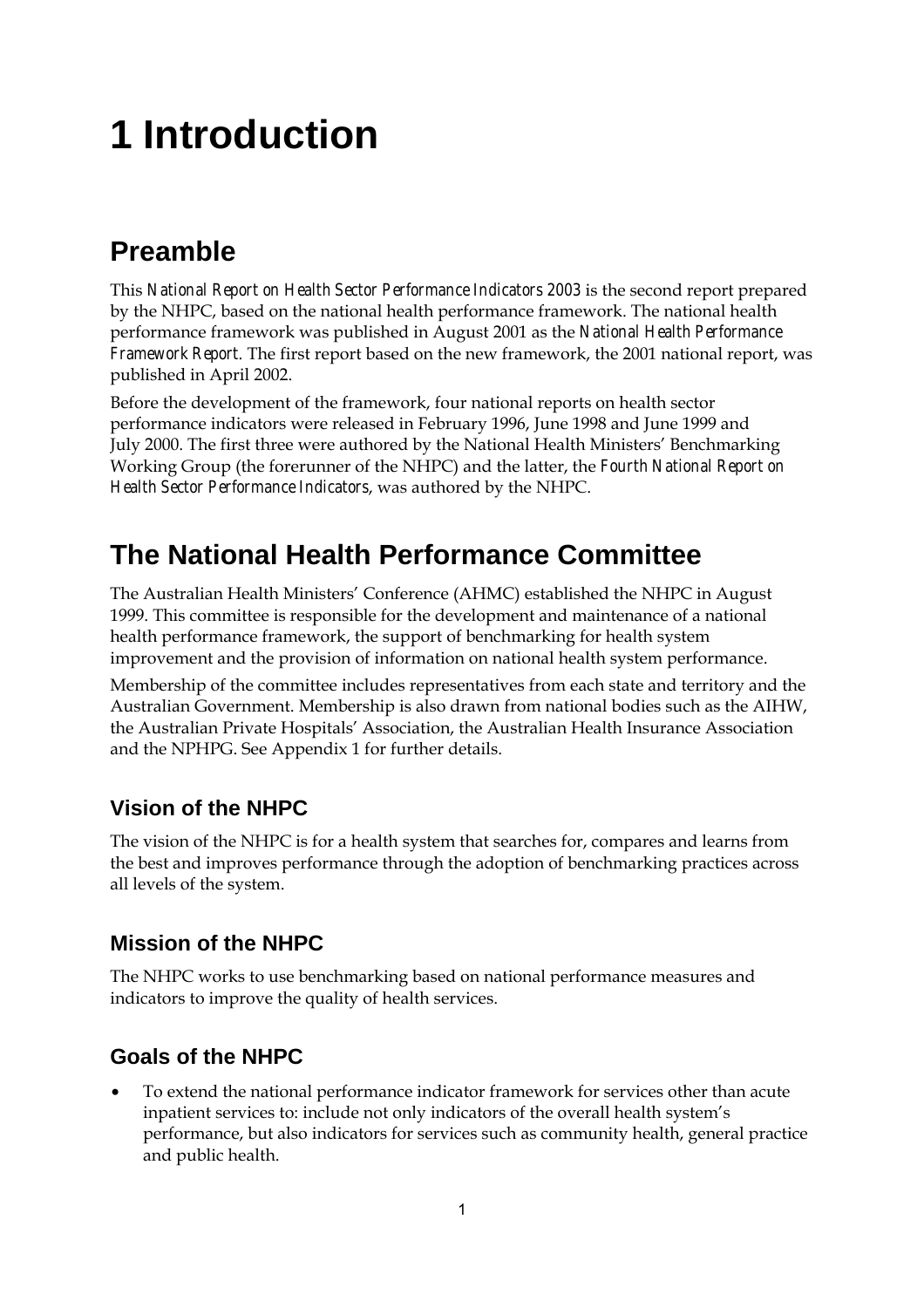- To establish good links with, and take advantage of, the vast range of work being undertaken on performance indicator development across Australia.
- To improve the timeliness of reporting of performance information.

### **NHPC Terms of reference**

- 1. Develop and maintain a national health performance framework for the health system, primarily to support benchmarking for health system improvement and to provide information on national health system performance.
- 2. Establish and maintain appropriate national health performance indicators within the national health performance framework.
- 3. Receive and consider input to the national health performance framework and on existing and potential performance indicators.
- 4. Facilitate the use of data at the health service unit level for benchmarking purposes.
- 5. Encourage the health industry to work within the national health performance framework and use the agreed performance indicators in benchmarking to improve performance.
- 6. Encourage the development of expertise in the use of benchmarking for performance improvement.
- 7. Provide the AHMAC and other national authorities with a comparative analysis and information of national health system performance.
- 8. Develop and maintain linkages with other relevant national committees.
- 9. Report progress to the AHMAC and other national authorities on achieving its mission.

The primary objectives of the NHPC endorsed by AHMAC are:

- to produce national reports
- to facilitate benchmarking for health system improvement
- to establish and maintain national health performance indicators within the national health performance framework
- to develop and maintain a national health performance framework for the health system.

The committee completed a workplan for 2002–03 to fulfil these objectives. This included:

- compilation of this *National Report on Health Sector Performance Indicators 2003*;
- benchmarking workshops held in July and October 2003 with stakeholders, with recommendations to be implemented subject to available budget;
- a 'Review of performance indicators for the NHPC' workshop held with stakeholders, that was used as a basis of selection of indicators for this 2003 report; and
- a framework populated by indicators in 2003 report.

During 2002–03, the NHPC compiled this 2003 national report. It also directed resources to benchmarking and indicator development (primarily for the purposes of NHPC reporting).

A workshop was held in October 2002 to identify barriers to benchmarking for health system improvement and for participants to inform the NHPC's workplan in relation to benchmarking for the next few years. The output was a set of recommendations to Ministers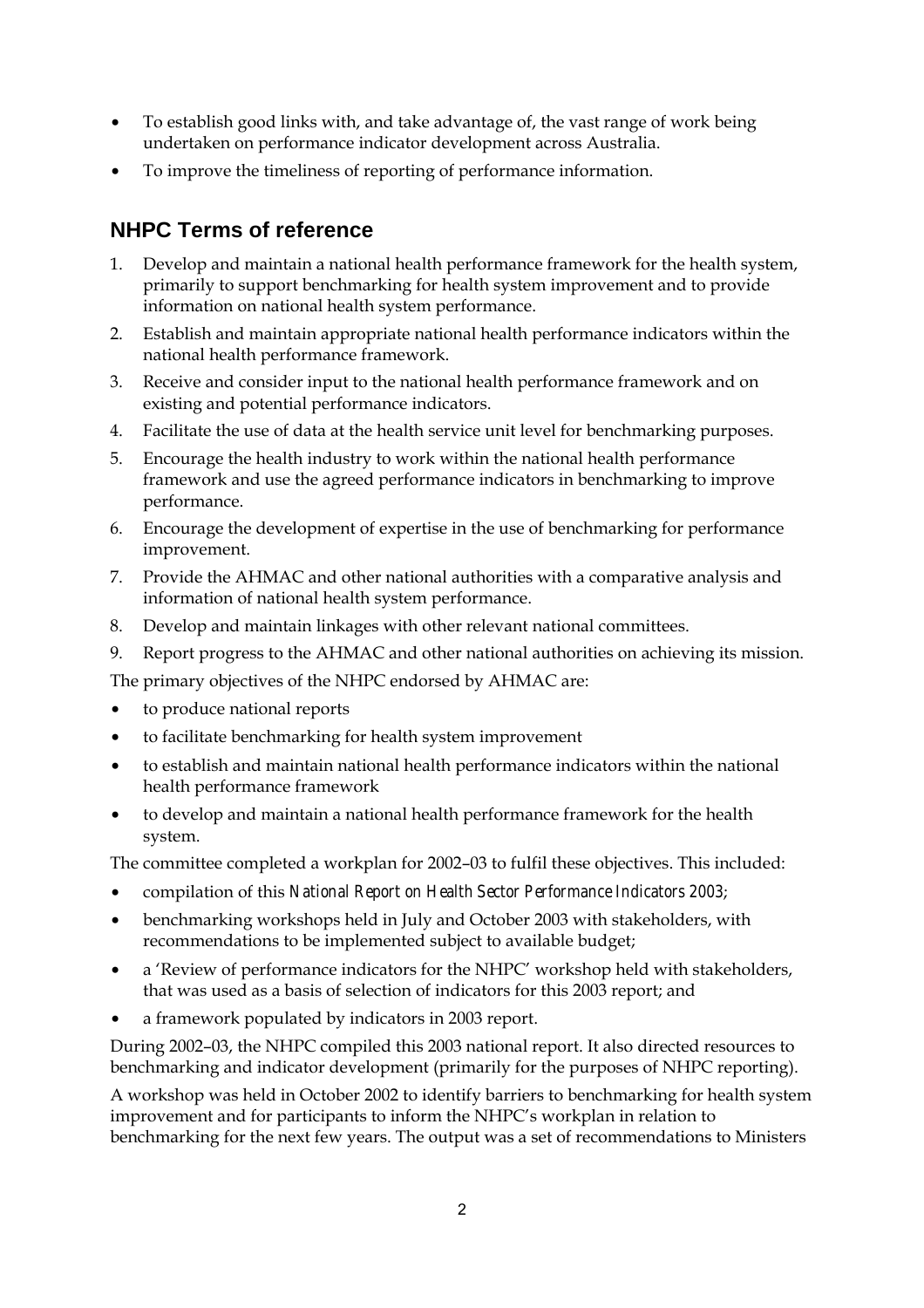and Chief Executive Officers (CEOs) that addressed barriers to benchmarking and developed plans to address these in a way that ensured a positive response.

Selection of indicators for this 2003 report involved the identification of a set of indicators for inclusion in national reporting and for subsequent NHPC reports. The process began with an initial screen and review of evidence concerning possible indicators. The NPHPG provided formal input after completion of its consultation process. The NHPC contacted jurisdictions and relevant organisations regarding their views to ensure that the scope and level of national reporting was appropriate for respective groups, particularly in terms of which group/s has responsibility for taking action (whether this be by jurisdiction, peer group, international comparison, etc.).

## **National health performance framework**

Previous reports on performance have focused on health and health service indicators, with many of the indicators relating to institutional care and acute care settings. As part of its terms of reference, the NHPC agreed to develop a broad national health performance framework that could be used as the basis for its annual report to health Ministers. Results of this work were reflected in the publication in August 2001 of the *National Health Performance Framework Report*, which outlined the new framework.

The framework consists of three tiers: health status and outcomes, determinants of health and health system performance (Figure 1.1). The inclusion of the three tiers reflects the fact that health status and health outcomes are influenced by the impacts of health determinants and health system performance. In developing the framework, equity is considered to be integral to each of the three tiers.

The August 2001 framework report outlined selection criteria for indicators associated with the framework, including selection criteria specific to the NHPC. Some examples of indicators against the various components of the framework were also provided. Key extracts from the report showing selection criteria for indicators are reproduced below.

### **Selection criteria for health performance indicators**

*Generic indicators when used at a program level to whole of system level should have all or some of the following qualities. They should:* 

1. Be worth measuring*.* 

*The indicators represent an important and salient aspect of the public's health or the performance of the health system.* 

2. Be measurable for diverse populations.

*The indicators are valid and reliable for the general population and diverse populations (i.e., Aboriginal and Torres Strait Islander populations, sex, rural/urban, socioeconomic etc.)* 

3. Be understood by people who need to act.

*People who need to act on their own behalf or that of others should be able to readily comprehend the indicators and what can be done to improve health.* 

4. Galvanise action.

*The indicators are of such a nature that action can be taken at the national, state, local or community level by individuals, organised groups and public and private agencies.*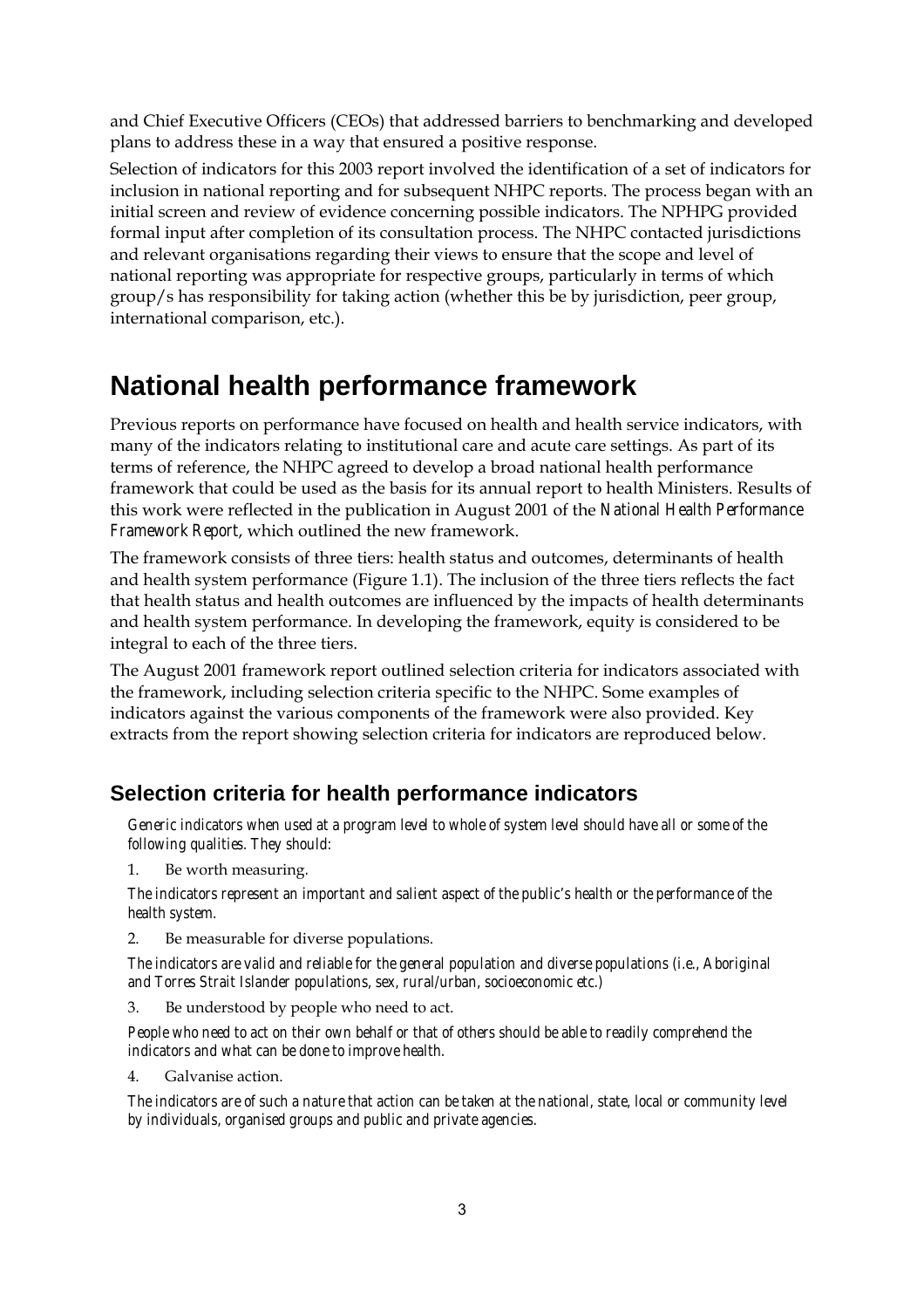5. Be relevant to policy and practice*.* 

*Actions that can lead to improvement are anticipated and feasible—they are plausible actions that can alter the course of an indicator when widely applied.* 

6. Reflect results of actions when measured over time.

*If action is taken, tangible results will be seen indicating improvements in various aspects of the nation's health.* 

7. Be feasible to collect and report.

*The information required for the indicator can be obtained at reasonable cost in relation to its value and can be collected, analysed and reported on in an appropriate time frame.* 

8. Comply with national processes of data definitions.

*Source:* NHPC (2002)

#### **Additional selection criteria specific to NHPC reporting**

*In addition to the general criteria for health performance indicators outlined above, NHPC selection criteria should:* 

- *Facilitate the use of data at the health industry service unit level for benchmarking purposes.*
- • *Be consistent and use established and existing indicators where possible.*

*In considering the selection or development of relevant health system performance indicators it is important to keep in mind that indicators are just that: an indication of organisational achievement. They are not an exact measure and individual indicators should not be taken to provide a conclusive picture on an agency's or system's achievements. A suite of relevant indicators is usually required and then an interpretation of their results is needed to make sense of the indicators. Performance information does not exist in isolation and is not an end in itself, rather it provides a tool that allows opinions to be formed and decisions made.* 

*Some indicators should be ratios of output/input, outcome/output and outcome/input. There should also be a focus on measures of outcomes where there is a link between health system actions and health outcomes.* 

*Given that overall health outcome is a product of social, environmental and health system factors, there are difficulties in linking the efforts of the health sector with observable health outcomes. There is a continuum of outcomes from those that are directly influenced by the health system to those that are not and are affected by a range of external factors. A distinction can be made between 'intermediate' outcomes attributable to the actions of the health sector and higher level outcomes that cannot be attributed to the efforts of the health sector alone. The outcomes selected to measure performance of the health sector should be based on such intermediate outcomes, e.g. survival rates after transplant, functionality after hip replacement and absence of preventable disease in the community.* 

*In the short term, as appropriate health system performance indicators are being refined and developed, it may be necessary to use process measures as an interim measure to represent the performance of the system. Once appropriate measures (and information sources) are developed over the long term, it will be possible to build up meaningful measures of the efficiency and effectiveness of health outputs and the impact on health outcomes.* 

*Source:* NHPC (2002)

Subsequent national reports include not only indicators relating to health sector performance but also to health status and health determinants. This ensures that while the traditional areas of effectiveness, efficiency and quality are included, areas such as the capability and sustainability of health sector performance are not overlooked.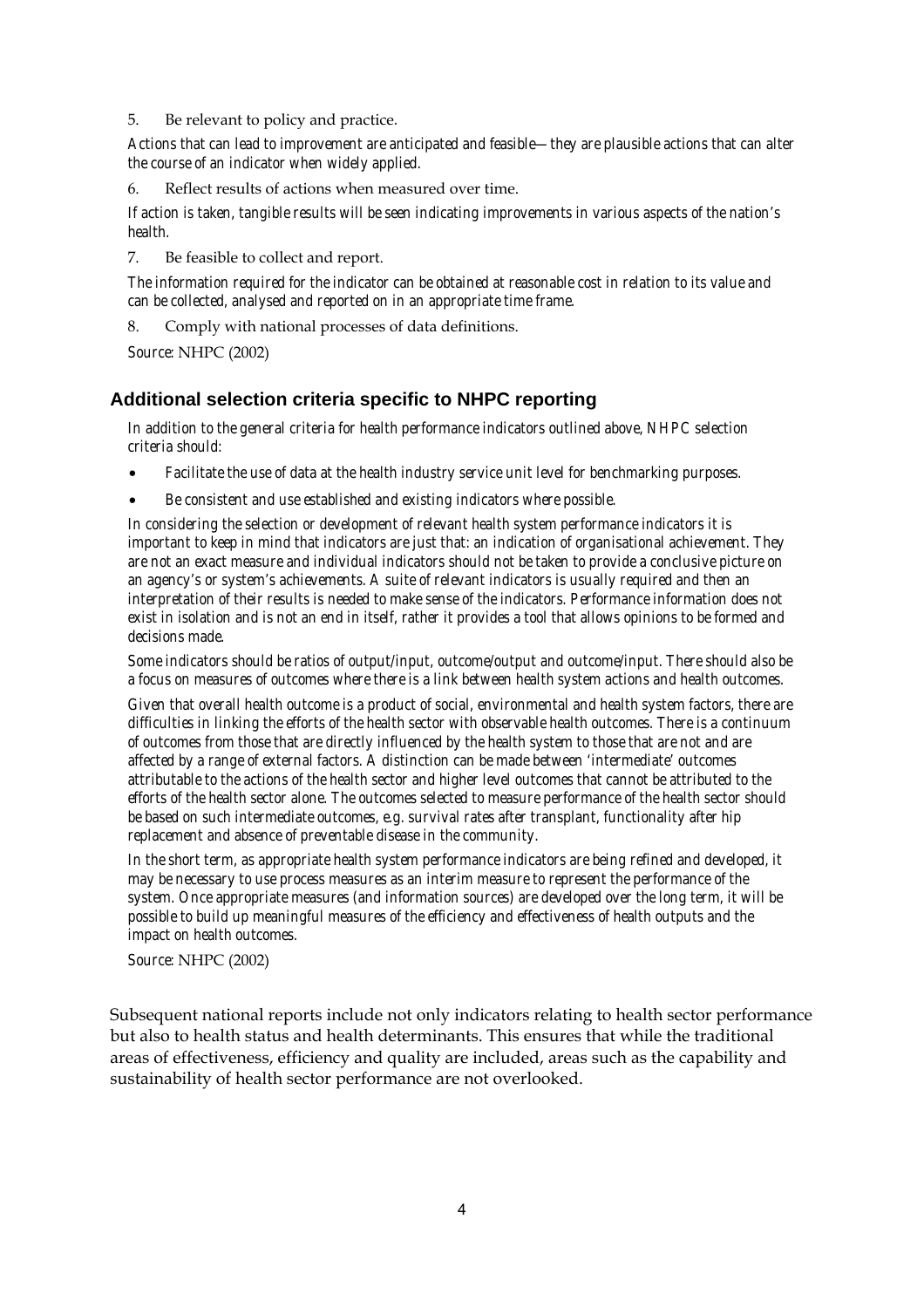#### **Table 1.1: National health performance framework**

| Health status and outcomes (Tier 1)                                                                                                                     |         |                                                                                                                                                                                                                                                                                |                           |                                                                                                                                                                       |                                                                                                                         |                                                  |                                                                                                                                       |  |  |
|---------------------------------------------------------------------------------------------------------------------------------------------------------|---------|--------------------------------------------------------------------------------------------------------------------------------------------------------------------------------------------------------------------------------------------------------------------------------|---------------------------|-----------------------------------------------------------------------------------------------------------------------------------------------------------------------|-------------------------------------------------------------------------------------------------------------------------|--------------------------------------------------|---------------------------------------------------------------------------------------------------------------------------------------|--|--|
| How healthy are Australians? Is it the same for everyone? Where is the most opportunity for improvement?                                                |         |                                                                                                                                                                                                                                                                                |                           |                                                                                                                                                                       |                                                                                                                         |                                                  |                                                                                                                                       |  |  |
| <b>Health conditions</b>                                                                                                                                |         | <b>Human function</b>                                                                                                                                                                                                                                                          |                           | Life expectancy and<br>wellbeing                                                                                                                                      |                                                                                                                         | <b>Deaths</b>                                    |                                                                                                                                       |  |  |
| Prevalence of disease,<br>disorder, injury or trauma or<br>other health-related states<br>Determinants of health (Tier 2)                               |         | Alterations to body structure<br>or function (impairment),<br>activities (activity limitation)<br>and participation (restrictions<br>in participation)<br>Are the factors determining health changing for the better? Is it the same for everyone? Where and for whom are they |                           | Broad measures of physical,<br>mental and social wellbeing<br>of individuals and other<br>derived indicators such as<br>disability adjusted life<br>expectancy (DALE) |                                                                                                                         | Age and/or condition specific<br>mortality rates |                                                                                                                                       |  |  |
| changing?                                                                                                                                               |         |                                                                                                                                                                                                                                                                                |                           |                                                                                                                                                                       |                                                                                                                         |                                                  |                                                                                                                                       |  |  |
| <b>Environmental</b><br>factors                                                                                                                         | factors | <b>Socioeconomic</b>                                                                                                                                                                                                                                                           | <b>Community capacity</b> |                                                                                                                                                                       | <b>Health behaviours</b>                                                                                                |                                                  | <b>Person-related</b><br>factors                                                                                                      |  |  |
| Physical, chemical and<br>biological factors such<br>as air, water, food and<br>soil quality resulting<br>from chemical pollution<br>and waste disposal |         | Characteristics of<br>Socioeconomic factors<br>such as education.<br>communities and<br>employment, per<br>families such as<br>capita expenditure on<br>population density,<br>health and average<br>weekly earnings<br>literacy, housing,                                     |                           | age distribution, health                                                                                                                                              | Attitudes, beliefs,<br>knowledge and<br>behaviours, e.g.<br>patterns of eating,<br>physical activity,<br>excess alcohol |                                                  | Genetic-related<br>susceptibility to<br>disease and other<br>factors such as blood<br>pressure, cholesterol<br>levels and body weight |  |  |

#### **Health system performance (Tier 3)**

How well is the health system performing in delivering quality health actions to improve the health of all Australians? Is it the same for everyone?

community support services and transport consumption and smoking

| <b>Effective</b>                                                                                                                                                                                                                                   | Appropriate                                                                                                                                          | <b>Efficient</b>                                                                                                                                                                                 |  |
|----------------------------------------------------------------------------------------------------------------------------------------------------------------------------------------------------------------------------------------------------|------------------------------------------------------------------------------------------------------------------------------------------------------|--------------------------------------------------------------------------------------------------------------------------------------------------------------------------------------------------|--|
| Care, intervention or action achieves<br>desired outcome                                                                                                                                                                                           | Care, intervention or action provided is<br>relevant to the client's needs and based<br>on established standards                                     | Achieves desired results with most cost-<br>effective use of resources                                                                                                                           |  |
| Responsive                                                                                                                                                                                                                                         | Accessible                                                                                                                                           | Safe                                                                                                                                                                                             |  |
| Service provides respect for persons<br>and is client orientated, including<br>respect for dignity, confidentiality,<br>participation in choices, promptness,<br>quality of amenities, access to social<br>support networks and choice of provider | Ability of people to obtain health care at<br>the right place and right time<br>irrespective of income, physical location<br>and cultural background | The avoidance or reduction to<br>acceptable limits of actual or potential<br>harm from health care management or<br>the environment in which health care is<br>delivered                         |  |
| <b>Continuous</b>                                                                                                                                                                                                                                  | Capable                                                                                                                                              | <b>Sustainable</b>                                                                                                                                                                               |  |
| Ability to provide uninterrupted,<br>coordinated care or service across<br>programs, practitioners, organisations<br>and levels over time                                                                                                          | An individual's or service's capacity to<br>provide a health service based on skills<br>and knowledge                                                | System's or organisation's capacity to<br>provide infrastructure such as<br>workforce, facilities and equipment, and<br>to be innovative and respond to<br>emerging needs (research, monitoring) |  |

*Source:* NHPC (2001).

### **Future directions**

As noted in the 2001 national report, the success of the NHPC hinges on its ability to encourage the various jurisdictions and sectors of the health industry to work within the parameters of the framework. In this regard, the NHPC has noted that the framework is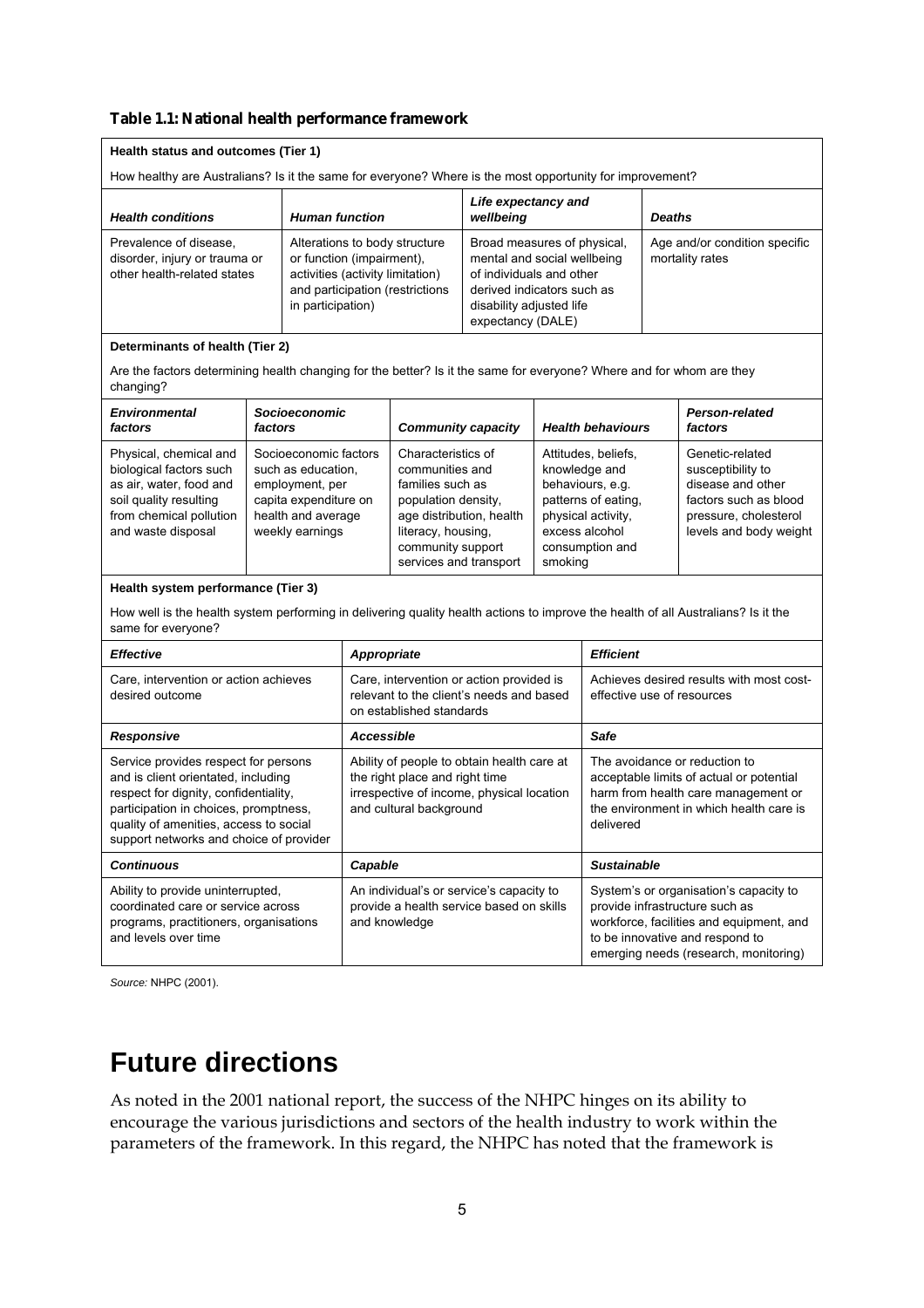being used by a number of jurisdictions in their own performance reporting. It can be used as a catalyst to generate discussion about outcomes and about what constitutes an appropriate performance indicator. The framework can also be used to support benchmarking for health system improvement and to facilitate use of data at the health service unit level for benchmarking purposes.

The committee has developed a workplan for 2003–04. This includes:

- to produce special interest reports;
- to develop indicators for primary health and community care and access to services;
- to report on the evidence base for benchmarking practices;
- to receive, compile and discuss comments on the framework, and to incorporate any relevant changes into a review.

The NHPC is moving towards biennial rather than annual reporting of national performance indicators. The committee believes that, in the light of the small changes that occur between annual reports and the resource constraints on the project, these general reports should be produced every two years, thus releasing resources for reports on special interest topics. In 2003–04 it is anticipated that the committee will produce a series of special interest reports.

Work on special interest areas could be done in various ways. It could be:

- incorporated into national reports;
- undertaken by the NHPC as a stand-alone piece of work, possibly in the form of an occasional paper; or
- undertaken by the NHPC in conjunction with other groups.

This would encourage a style of reporting across groups consistent with the national health performance framework and reduce duplication of work between the NHPC and other groups. The national health performance framework, developed by the NHPC and published as the *National Health Performance Framework Report* in 2001, provides a rational structure not only for NHPC national reports but also for similar reporting by other bodies.

There are a number of bodies involved in indicator development that are concerned with specific project areas, e.g. the NPHPG, the National Public Health Partnership Group, the Australian Council for Safety and Quality in Health Care and the Australian Council on Healthcare Standards.

As other groups take up use of the framework, the NHPC will be able to re-direct resources to special interest areas not undertaken by other groups. Specifically this will involve development, specification and creation of performance indicators, including primary health and community care indicators, in conjunction with other groups. The NHPC can also recommend indicators considered appropriate for national reporting where further research and development is required.

# **Benchmarking**

The unique roles that the NHPC can play in benchmarking is firstly to ensure that efforts to undertake benchmarking are coordinated and that areas are not missed, and secondly to promote benchmarking to improve performance in line with the NHPC's terms of reference. The NHPC also has a role in expanding benchmarking activities beyond hospital based clinical activities to improve primary health and community care.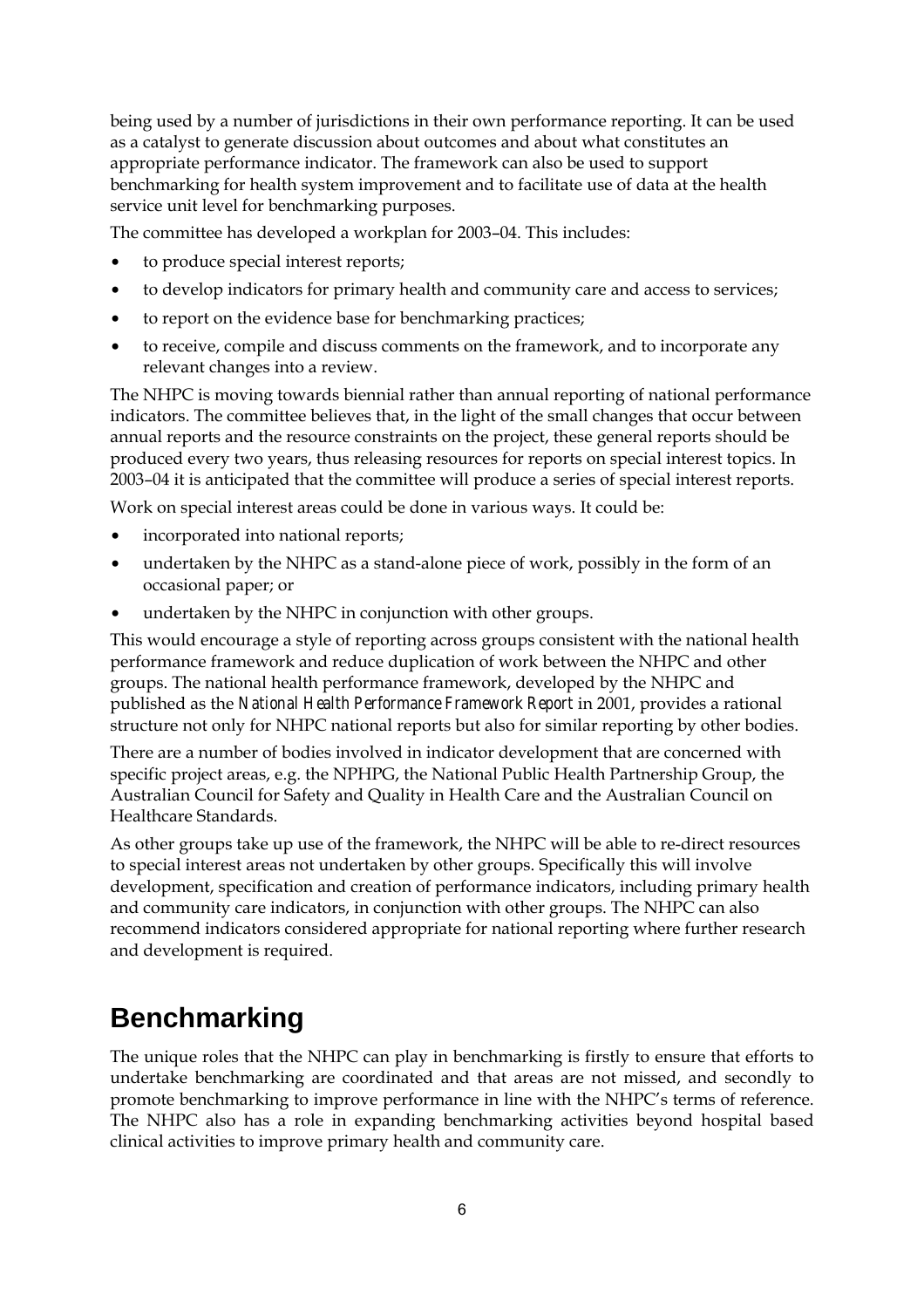There are a number of groups involved in the field of benchmarking activities. These include organisations such as the Australian Council for Safety and Quality in Health Care, the Australian Council on Healthcare Standards (ACHS), Quality Improvement Council Limited, Australian General Practice Accreditation Limited (AGPAL), National Association of Testing Authorities (NATA) and the Institute for Healthy Communities Australia Inc.

The advantage of having an organisation such as the NHPC is that it can provide a broad frame of reference, whereas benchmarking activities conducted by other organisations may only apply to a particular area of the health sector. For instance, the Australian Council for Safety and Quality in Health Care has a clinical focus.

Historically, benchmarking activities have focused on acute in-patient services. The committee hopes to extend the scope of benchmarking activities to also include other services such as community health, general practice and public health.

The NHPC coordinates and supports relevant groups in the use of the NHPC framework to foster consistency and comprehensive coverage. NHPC membership itself composed of representatives of jurisdictions, the AIHW and the NPHPG. The NHPC is represented on the Statistical Information Committee (SIC) and the Steering Committee for Commonwealth State Service Provision. Other groups, e.g. general practitioner (GP) groups link to NHPC members with a particular interest in that area.

### **Review of the framework**

As noted earlier, the national health performance framework was published in August 2001 as the *National Health Performance Framework Report*. The framework is due for review in 2004. The NHPC is also involved in discussions aimed at developing a health performance framework that can be used for international comparison purposes.

In the light of these developments, the NHPC would appreciate any comments on:

- measures that could be used in annual reports to health Ministers, both current and future measures; and
- the framework, e.g. its usefulness and application.

Please direct these comments to the Executive Officer, National Health Performance Committee (contact details are shown on page ii).

### **Structure of the report**

One of the challenges of providing Ministers with a report based on this newly developed framework is the need to select a limited number of indicators that provide an overall picture of health sector performance. In order to address this challenge, this report presents indicators relevant to the three tiers of the framework. Each section on the indicators is prefaced by a brief overview of how the Australian health system is performing in relation to that component of the framework. Thus, the indicators illustrate outcomes for a range of changes in determinants, and reflect the end result of efforts both within and outside the traditional areas of health service provision.

The overall structure of the report is as follows:

• Brief overview of the Australian health system giving a contextual background for the discussion of indicators.